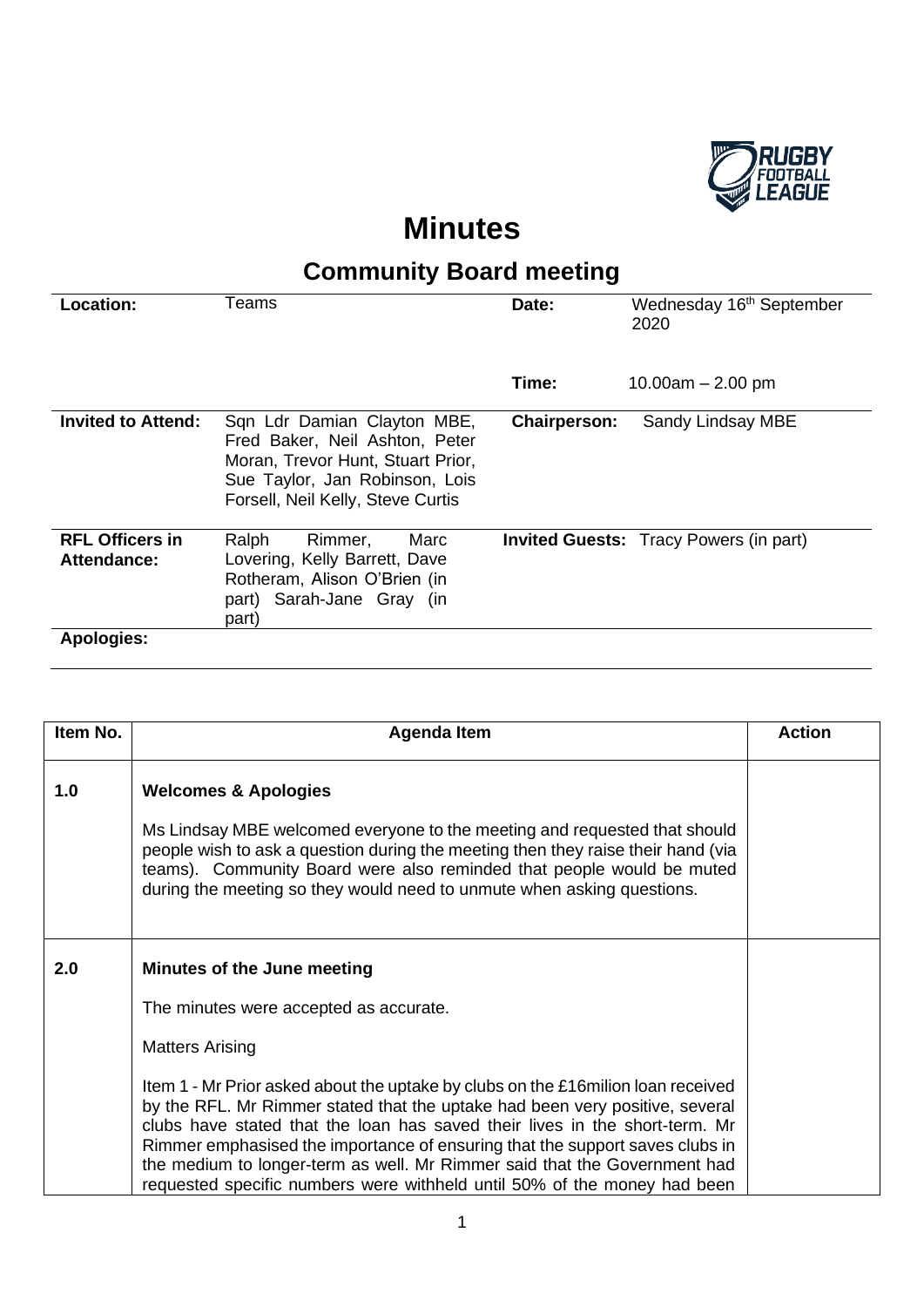|     | distributed but that communications were being put together, with numbers<br>attached, to be distributed when possible.<br>Item 6 - Mr Hunt asked, regarding minute point 6.0 from the last meeting, if<br>scrums are to be removed from any Community Game activity that get the go<br>ahead. Ms Barrett confirmed that this would be the case.<br>Mr Moran followed up a question regarding changing of the laws to speed up<br>the game and concerns on how this will affect Tier 5 players. Mr Rotheram<br>stated that the only law change for the Community Game would be the<br>suspension of scrums, which is temporary. Any further changes would go<br>through the usual process with the Laws Committee, whose next meeting is<br>October 7 <sup>th</sup> , 2020. Mr Rimmer is personally in favour of the Laws Committee<br>looking at ways to slow down the Community Game to make it more accessible<br>to all.<br>Item 11 - Mr Hunt asked for any further information on the Euro 13s League. Mr<br>Lovering stated that all seems to be quiet and, although nothing official has<br>been released, feels that it is unlikely that the competition would be able to<br>launch in early 2021, given the current Coronavirus situation. Ms O'Brien, RFL<br>representative to the RLEF Board, added that the RLEF do not sanction the<br>Euro 13s competition and had not discussed it further at the last meeting. With<br>current restrictions, any club wishing to play would require governing body<br>approval, which the RFL would not grant for this competition. If any further<br>updates are received these will be communicated to the Community Board<br>through Mr Lovering.<br>Mr Moran asked about constitutional changes at the RLEF regarding the | ML |
|-----|-------------------------------------------------------------------------------------------------------------------------------------------------------------------------------------------------------------------------------------------------------------------------------------------------------------------------------------------------------------------------------------------------------------------------------------------------------------------------------------------------------------------------------------------------------------------------------------------------------------------------------------------------------------------------------------------------------------------------------------------------------------------------------------------------------------------------------------------------------------------------------------------------------------------------------------------------------------------------------------------------------------------------------------------------------------------------------------------------------------------------------------------------------------------------------------------------------------------------------------------------------------------------------------------------------------------------------------------------------------------------------------------------------------------------------------------------------------------------------------------------------------------------------------------------------------------------------------------------------------------------------------------------------------------------------------------------------------------------------------------------------------------------------|----|
|     | governance of club matters as well as national team matters. Ms O'Brien stated<br>that the RLEF has agreed to review all its articles. Reiterated that the Euro 13s<br>is unsanctioned so is not in RLEF discussions currently. Mr Moran clarified that<br>his concerns were around the fact that other National Governing Bodies,<br>including Wales and Scotland, do not control club activity constitutionally in the<br>way that the RFL does. Mr Rimmer highlighted issues for Euro 13s in sourcing<br>match officials and insurance and agreed to take the point about constitutions<br>to the RLEF for consideration.                                                                                                                                                                                                                                                                                                                                                                                                                                                                                                                                                                                                                                                                                                                                                                                                                                                                                                                                                                                                                                                                                                                                                  | RR |
|     | Mr Baker asked were the Euro 13s to come to fruition what communication<br>would the RFL send out to players concerning player welfare issues with the<br>competition. Mr Rimmer stated that a clear communication would be sent out to<br>all players highlighting concerns and issues around player welfare.<br>No further questions were received.                                                                                                                                                                                                                                                                                                                                                                                                                                                                                                                                                                                                                                                                                                                                                                                                                                                                                                                                                                                                                                                                                                                                                                                                                                                                                                                                                                                                                         |    |
| 3.0 | <b>Review of the Action Tracker</b>                                                                                                                                                                                                                                                                                                                                                                                                                                                                                                                                                                                                                                                                                                                                                                                                                                                                                                                                                                                                                                                                                                                                                                                                                                                                                                                                                                                                                                                                                                                                                                                                                                                                                                                                           |    |
|     | Ms Barrett talked through the Action Tracker with the updates provided within<br>the Action tracked.                                                                                                                                                                                                                                                                                                                                                                                                                                                                                                                                                                                                                                                                                                                                                                                                                                                                                                                                                                                                                                                                                                                                                                                                                                                                                                                                                                                                                                                                                                                                                                                                                                                                          |    |
|     | Action 1 – Professional Game Board – Additional Community Game<br>representative is being sought, particularly an individual from Cumbria. Ms<br>Barrett to pick up with Rob Hicks, who is now back from furlough leave.                                                                                                                                                                                                                                                                                                                                                                                                                                                                                                                                                                                                                                                                                                                                                                                                                                                                                                                                                                                                                                                                                                                                                                                                                                                                                                                                                                                                                                                                                                                                                      | KB |
|     | Action 2 – Map out journey around offers and tools participants have to get                                                                                                                                                                                                                                                                                                                                                                                                                                                                                                                                                                                                                                                                                                                                                                                                                                                                                                                                                                                                                                                                                                                                                                                                                                                                                                                                                                                                                                                                                                                                                                                                                                                                                                   |    |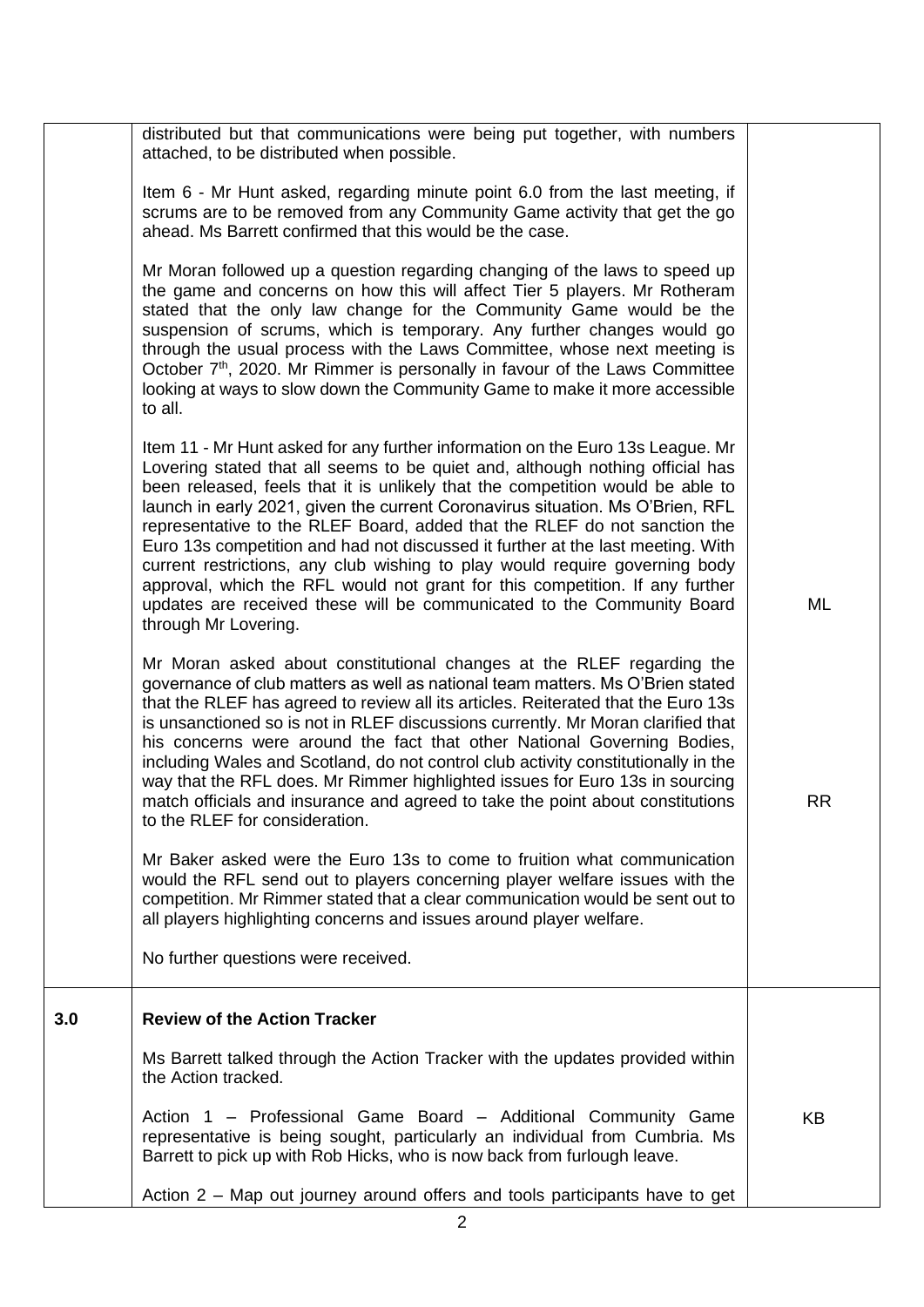|     | involved – work continues, and Community Board will be updated as and when<br>appropriate.                                                                                                                                                                                                                                                                                                                                                                                                                                                                                                                                                 |            |
|-----|--------------------------------------------------------------------------------------------------------------------------------------------------------------------------------------------------------------------------------------------------------------------------------------------------------------------------------------------------------------------------------------------------------------------------------------------------------------------------------------------------------------------------------------------------------------------------------------------------------------------------------------------|------------|
|     | Action 3 – Primary Rugby League Issues – Work on hold due to no activity<br>taking place in 2020 because of Coronavirus. Agreed to roll this over to 2021 at<br>the last meeting and need to now articulate to the leagues that the 2020 review<br>will continue into 2021.                                                                                                                                                                                                                                                                                                                                                                | JR.        |
|     | Action 5 – Game wide Review – Working Groups in place and work continues.                                                                                                                                                                                                                                                                                                                                                                                                                                                                                                                                                                  |            |
|     | Action 9 – Suspension of Community Game during Festival of World Cups –<br>Awaiting further information on the World Cups before proceeding with this. Mr<br>Lovering highlighted that, except for PDRL, the Festival of World Cups is no<br>longer going ahead as planned and requested that the action tracker is updated<br>accordingly.                                                                                                                                                                                                                                                                                                |            |
|     | Action 11 - Review of Match Officials Strategy - Ms Robinson has received<br>feedback on the strategy and will pass this on to Liam Moore now that he has<br>returned from furlough leave. Ms Robinson highlighted feedback from Mr Baker<br>around not being totally inclusive in paperwork when referencing areas such as,<br>the South West and Midlands.                                                                                                                                                                                                                                                                               | <b>ALL</b> |
|     | Action 12 – Protect Our People Intervention – Ms Barrett has received feedback<br>on this and will follow this up. Ms Barrett requested any further feedback as<br>soon as possible. Current plans are to proceed as previously presented.                                                                                                                                                                                                                                                                                                                                                                                                 | <b>ALL</b> |
|     | Action 13 - Capturing School Children Attendance within the Registration<br>Process - Ms Barrett stated that LeagueNet does allow for the capture of school<br>information on the registration form, although this is currently not a mandatory<br>field. Looking to create an area on OurLearning Zone specifically for teachers.<br>This area will be used to capture information on which schools are playing<br>Rugby League and act as a vehicle to engage with teachers.                                                                                                                                                             |            |
|     | Mr Hunt asked for feedback on the Professional Game Board. Mr Lovering<br>stated that the group had not met since lockdown so there was no new<br>information to feed back.                                                                                                                                                                                                                                                                                                                                                                                                                                                                |            |
|     | Mr Baker asked for an update on the Whole Game Review and the Grow the<br>Game Group. Mr Lovering stated that no meetings had been scheduled due to<br>resources being focussed on returning to play, it is unlikely that the<br>Development Team will have capacity to focus on the Whole Game Review<br>groups until October at the earliest.                                                                                                                                                                                                                                                                                            |            |
| 4.0 | <b>RFL Participation Membership</b>                                                                                                                                                                                                                                                                                                                                                                                                                                                                                                                                                                                                        |            |
|     | Ms O'Brien outlined the plans for a Participant Membership Scheme (slides 8-<br>11). It was proposed that the scheme is to be introduced pre-2021 season in<br>December and would be initially for Players, Coaches and Match Officials. The<br>scheme would generate income to meet budgeted revenue in 2021. The focus<br>of the messaging to be on enabling the RFL to continue to make a positive<br>contribution to the growth of the sport, the protection of player services (a<br>contribution towards the costs of services provided such as, DBS and staff<br>support)and enabling the RFL to reach new communities. Participant |            |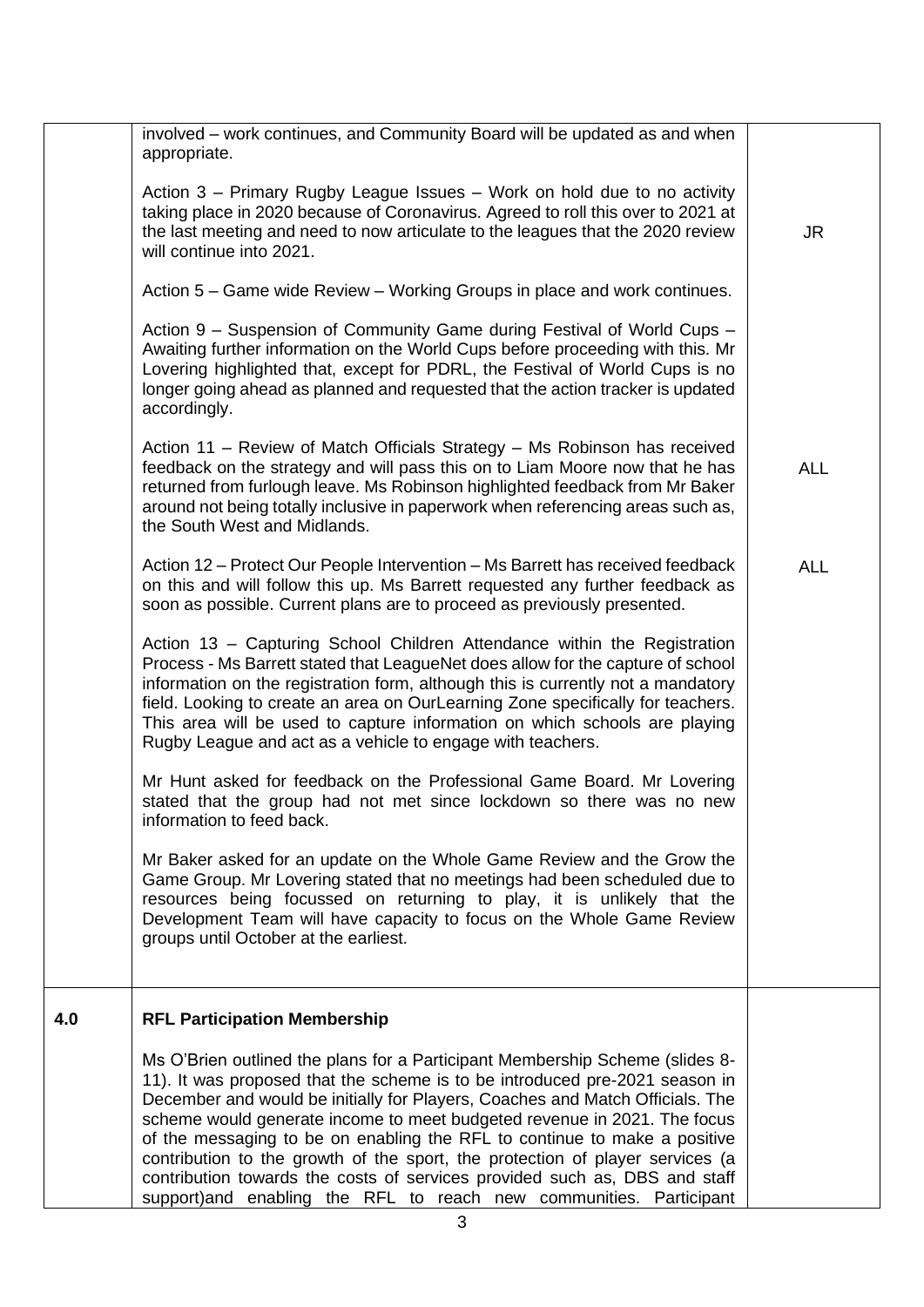|     | membership is the norm in most sports and the RFL proposal is at the lower<br>end of what NGBs charge at £20 per adult and £15 per child.                                                                                                                                                                                                                                                                                                                                                                                                                                                                                                                                                   |               |
|-----|---------------------------------------------------------------------------------------------------------------------------------------------------------------------------------------------------------------------------------------------------------------------------------------------------------------------------------------------------------------------------------------------------------------------------------------------------------------------------------------------------------------------------------------------------------------------------------------------------------------------------------------------------------------------------------------------|---------------|
|     | Ms O'Brien discussed the focus on benefits to participants and how this links<br>into the existing OurLeague and OurLearning Zone offerings. The focus will be<br>on three or four headline benefits to ensure that participants see and feel value.<br>The proposed names for the scheme are OurLeague Active, OurLeague Play,<br>and Our League Thirteen.                                                                                                                                                                                                                                                                                                                                 |               |
|     | Ms O'Brien then went on to outline the draft communications plan (slide 11).<br>which included a series of Roadshows with the Community Board being kept<br>updated with content and dates in advance. Launch Roadshows are aimed to<br>go live in late October or early November followed by briefing to key media.                                                                                                                                                                                                                                                                                                                                                                        |               |
|     | A long debate ensued in which support for a membership scheme was<br>unanimous as the Board recognised the need for it, however the timing of its<br>introduction and also the shape / form of the scheme were questioned.                                                                                                                                                                                                                                                                                                                                                                                                                                                                  |               |
|     | After a healthy debate Mr Rimmer suggested that Ms O'Brien and Mr Lovering<br>arrange a workshop with the Community Board aimed at discussing the<br>nuances of the scheme and how these can be realistically developed and<br>improved. He reminded the group that this concept had been to the Community<br>Board many times over the last decade and re-iterated that a scheme now had<br>to be produced due to its importance in future funding of the Community Game.                                                                                                                                                                                                                  |               |
|     | Ms Robinson expressed support for a workshop to further develop details and<br>felt that it is vitally important that we have a product that we are sure of and that<br>people want to buy into if it is going to be a success.                                                                                                                                                                                                                                                                                                                                                                                                                                                             |               |
|     | Ms Lindsay MBE summed up by requesting Ms Barrett coordinates with Ms<br>O'Brien to arrange a workshop for everyone to discuss details further and put<br>plans in place. Suggested some friendly and safe conversations take place with<br>clubs beforehand to add some community views into the discussion.                                                                                                                                                                                                                                                                                                                                                                               | <b>KB/AOB</b> |
|     | No further questions were received                                                                                                                                                                                                                                                                                                                                                                                                                                                                                                                                                                                                                                                          |               |
| 5.0 | <b>Return to Play Update</b>                                                                                                                                                                                                                                                                                                                                                                                                                                                                                                                                                                                                                                                                |               |
|     | Mr Lovering presented the Return to Play update. Now at Stage 4 of the action<br>plan, allowing phased return to contract. This is medium-risk activity, with<br>tackles below the waist and limited contact time within pods of players. Session<br>plans have been provided to community clubs. The RFL Board have approved<br>phased introduction of contract, further review to take place on the 21 <sup>st</sup><br>September before full contact will be considered. RFL need to evidence that<br>increase in activity is not causing an adverse reaction. Weekend of the 11 <sup>th</sup> /12 <sup>th</sup><br>October is the realistic start date for localised fixtures to begin. |               |
|     | Mr Lovering went on to outline the ongoing challenges. Highlighted the impact<br>of the wider public health situation on increases to activity. Similarly, local<br>lockdowns may restrict which clubs are able to take part in games, Kirklees was<br>highlighted as an example of local restrictions. Internal challenges also exist<br>with increased positive tests in Super League having a potential impact on take                                                                                                                                                                                                                                                                   |               |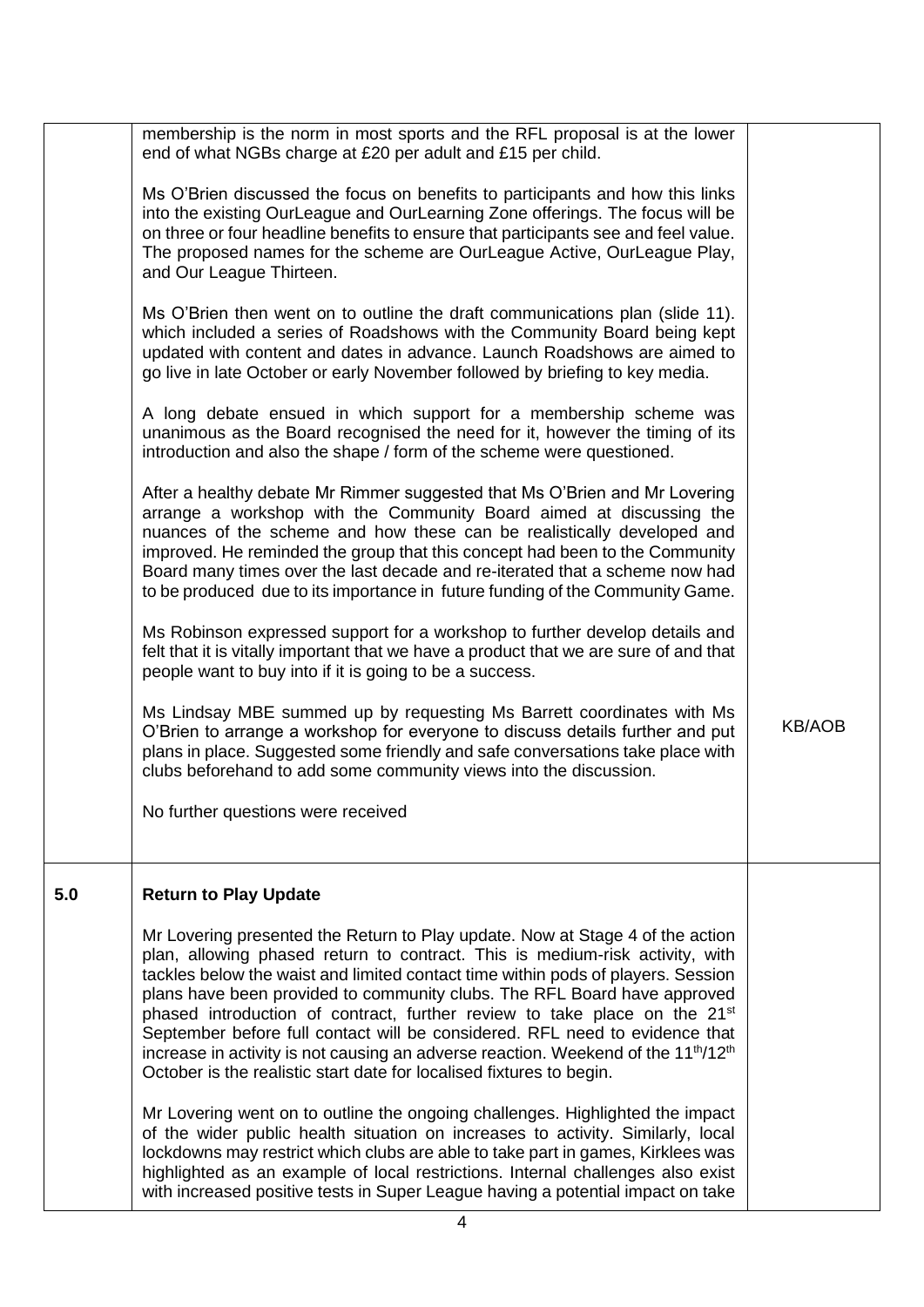| up for games. The 'turn up, play, go home' requirements are proving prohibitive<br>to clubs and players, particularly at Open Age level. There are difficulties for<br>clubs as they are required to provide a Covid-secure environment, including<br>track and trace compliance, which could prove challenging for clubs that play<br>on or close to public lands. The impact of Test and Trace, particularly on school<br>isolations, will likely have a knock-on effect for player availability when we return<br>to playing games.<br>As things stand, 12 positive cases have been recorded in the Community Game<br>although none directly related to Rugby League activity. As levels of contact<br>increase there are extra challenges in place, including the inability to trace close<br>contacts at Community level the same way that we have done in Super League.<br>The presumption will be that, if one player tests positive, all players in the game<br>will be required to isolate.<br>Ms Robinson asked what the situation would be with first aid once the contact<br>game comes back. Mr Lovering confirmed that first aid guidelines are up for<br>review with the RFL Board and will be distributed once approved.<br>Sqn Ldr Clayton MBE asked about the guidelines and whether a synopsis could<br>be provided for him to then distribute to the Single Services. Mr Lovering stated<br>that there are several infographics breaking down the Action Plan that are being<br>used for community clubs and he will happily make these available to Sqn Ldr<br>Clayton MBE.<br>Ms Barrett provided an update on autumn games activity. 228 clubs expressed<br>an interest to returning to play with 1314 teams. Internal competition group put<br>together to work with Foundations and leagues to create appropriate groups for<br>return to play. Women and Girls groups have been drafted although there are<br>challenges surrounding the geographic spread of these teams and the need to<br>keep fixtures localised where possible. Fixtures reviewed internally on 18 <sup>th</sup><br>September before seeking approval from the RFL Board. Once approved<br>fixtures will be distributed.<br>Ms Barrett went on to state that Autumn Activity rules and first aid standards<br>have been developed to ensure the guidelines are clear around participants,<br>environments, spectators and first aid coverage. Match official guidelines have<br>been developed, currently around 200 officials have confirmed they are<br>comfortable returning. Mike Smaill is returning from furlough to process match<br>official appointments<br>Mr Moran asked about administrative capacity to run fixtures for 1314 teams<br>and who will be responsible for appointing match officials and dealing with<br>disciplinary cases. Ms Barrett confirmed there is capacity across Community<br>Game and Development Teams, the match official appointments will be handled<br>by Mike Smaill in conjunction with local associations, and existing Discipline | <b>KB</b> |
|--------------------------------------------------------------------------------------------------------------------------------------------------------------------------------------------------------------------------------------------------------------------------------------------------------------------------------------------------------------------------------------------------------------------------------------------------------------------------------------------------------------------------------------------------------------------------------------------------------------------------------------------------------------------------------------------------------------------------------------------------------------------------------------------------------------------------------------------------------------------------------------------------------------------------------------------------------------------------------------------------------------------------------------------------------------------------------------------------------------------------------------------------------------------------------------------------------------------------------------------------------------------------------------------------------------------------------------------------------------------------------------------------------------------------------------------------------------------------------------------------------------------------------------------------------------------------------------------------------------------------------------------------------------------------------------------------------------------------------------------------------------------------------------------------------------------------------------------------------------------------------------------------------------------------------------------------------------------------------------------------------------------------------------------------------------------------------------------------------------------------------------------------------------------------------------------------------------------------------------------------------------------------------------------------------------------------------------------------------------------------------------------------------------------------------------------------------------------------------------------------------------------------------------------------------------------------------------------------------------------------------------------------------------------------------------------------------------------------------------------------------------------------------------------------------------------------------------------------------------------------------------------------------------------------------------------------------------------------------------------------------------------------------------------------------------------------------|-----------|
| Chairs will be asked to hear any disciplinary cases that arise, with all cases<br>being heard remotely.                                                                                                                                                                                                                                                                                                                                                                                                                                                                                                                                                                                                                                                                                                                                                                                                                                                                                                                                                                                                                                                                                                                                                                                                                                                                                                                                                                                                                                                                                                                                                                                                                                                                                                                                                                                                                                                                                                                                                                                                                                                                                                                                                                                                                                                                                                                                                                                                                                                                                                                                                                                                                                                                                                                                                                                                                                                                                                                                                                        |           |
| Sqn Ldr commended the vast amount of work going on behind the scenes and<br>highlighted this as an example of why there is a need to look at a membership<br>scheme to help fund these resources.                                                                                                                                                                                                                                                                                                                                                                                                                                                                                                                                                                                                                                                                                                                                                                                                                                                                                                                                                                                                                                                                                                                                                                                                                                                                                                                                                                                                                                                                                                                                                                                                                                                                                                                                                                                                                                                                                                                                                                                                                                                                                                                                                                                                                                                                                                                                                                                                                                                                                                                                                                                                                                                                                                                                                                                                                                                                              |           |
| Mr Lovering outlined longer term issues. Until there is a working vaccine there                                                                                                                                                                                                                                                                                                                                                                                                                                                                                                                                                                                                                                                                                                                                                                                                                                                                                                                                                                                                                                                                                                                                                                                                                                                                                                                                                                                                                                                                                                                                                                                                                                                                                                                                                                                                                                                                                                                                                                                                                                                                                                                                                                                                                                                                                                                                                                                                                                                                                                                                                                                                                                                                                                                                                                                                                                                                                                                                                                                                |           |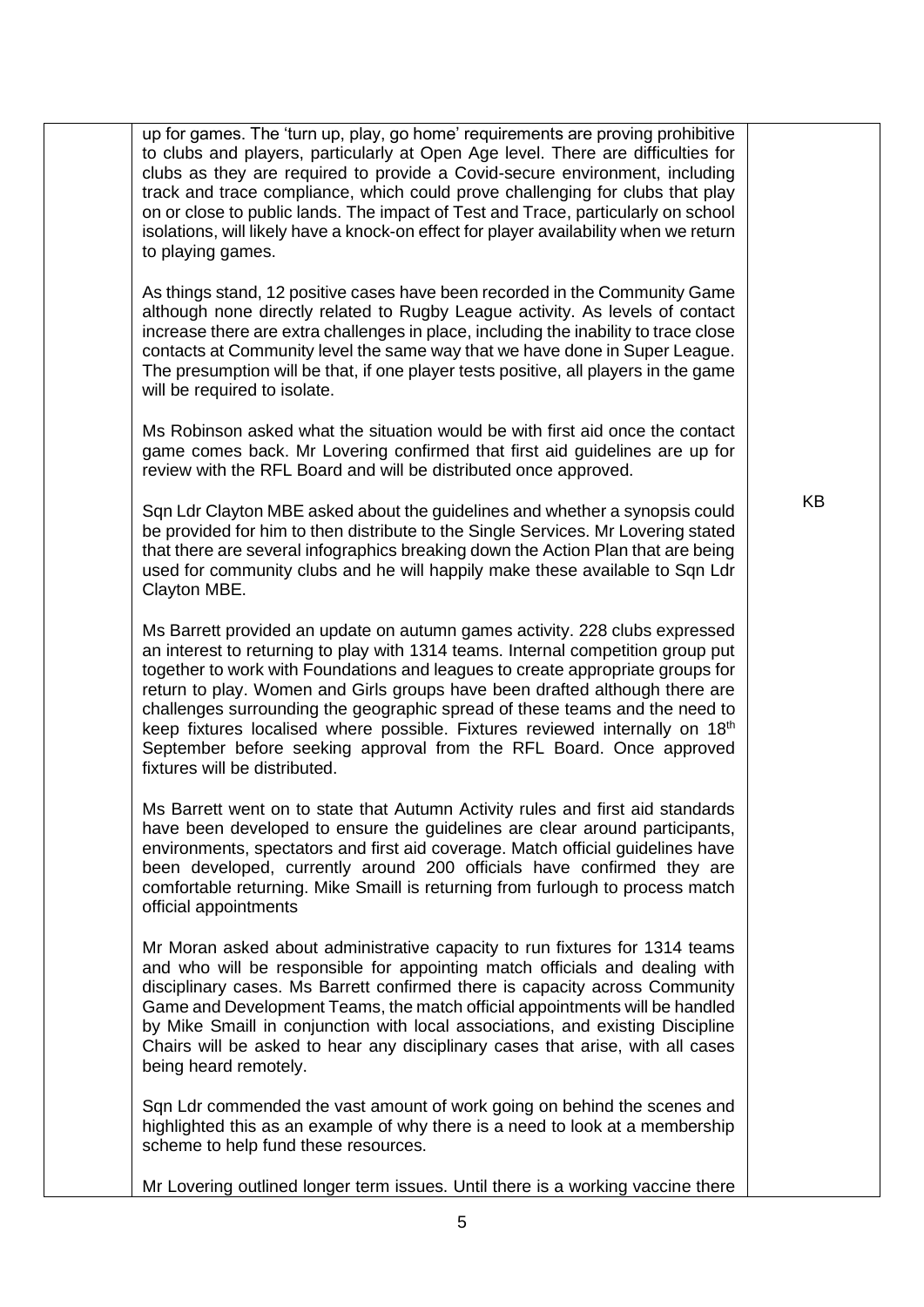|     | will still be restrictions in place and an action plan to deal with these. Season is<br>due to end on the 28 <sup>th</sup> November and guidance is for no activity during<br>December. Any setbacks or delays to the action plan or return to play will have<br>an impact on the timelines for activity in 2021. There is a potential that 2021<br>league structures will be impacted depending on the public health situation.                                                                                                                                                                                                                                                                                                                                                                                                                                                                                     |  |
|-----|----------------------------------------------------------------------------------------------------------------------------------------------------------------------------------------------------------------------------------------------------------------------------------------------------------------------------------------------------------------------------------------------------------------------------------------------------------------------------------------------------------------------------------------------------------------------------------------------------------------------------------------------------------------------------------------------------------------------------------------------------------------------------------------------------------------------------------------------------------------------------------------------------------------------|--|
|     | In terms of registration numbers, Mr Lovering projects that there will be<br>approximately a 40% drop in player registrations due to Coronavirus. Spring<br>and summer schools' activities, many social offers, and the shorter season<br>competitions have been unable to run, resulting in those players not registering.<br>Core activity is not expected to be as badly hit, as many players will have<br>registered pre-lockdown or will be registering for the return to play in the<br>Autumn. Mid-term Sport England reporting is being submitted in September. Mr<br>Lovering went on to highlight concerns around club sustainability. The RFL are<br>working with Sport England to lobby Government to provide further funding to<br>assist clubs whilst also working to support clubs with reviewing their business<br>models and improving sustainability.                                              |  |
|     | Mr Baker asked if a strategy is in place to deal with increased demand for coach<br>education and training. Mr Rotheram has confirmed with course provider,<br>First4Sport, that guided learning elements of coaching courses can be offered<br>online. The plan is to have a base in Lancashire and Yorkshire to assist in<br>practical elements moving forward. Mr Lovering stated that volunteer courses<br>are mostly moving online, and this will help handle demand. Ms Barrett stated<br>that DBS processes are up and running. Mr Baker pointed out that the initial<br>Safeguarding and Protecting Children course is in-person only and asked if this<br>could be looked at.<br>No further questions received.                                                                                                                                                                                             |  |
|     | The meeting took a 15-minute break.                                                                                                                                                                                                                                                                                                                                                                                                                                                                                                                                                                                                                                                                                                                                                                                                                                                                                  |  |
| 6.0 | <b>Community Game Update</b>                                                                                                                                                                                                                                                                                                                                                                                                                                                                                                                                                                                                                                                                                                                                                                                                                                                                                         |  |
|     | Mr Lovering presented a community game update (slides 15-23). Reviewed the<br>Sport England Update agenda item from the last Community Board meeting. Mr<br>Rimmer highlighted the positive feedback from the Sport England End of Year<br>Review meeting. Mr Lovering stated that mid-year reporting will be slightly<br>delayed due to Coronavirus and that Sport England are very understanding of<br>the situation and the expected drop in registration figures. Expected that it may<br>take until 2022 to recover to pre-Covid numbers.                                                                                                                                                                                                                                                                                                                                                                       |  |
|     | Mr Lovering reviewed the contractual targets and reiterated the strong position<br>of Year 3 and the mitigating circumstances for Year 4 targets. Mr Hunt asked<br>whether Sport England have discussed the targets for Year 4 and how that will<br>affect Year 5. Mr Lovering confirmed that Sport England have provided written<br>confirmation that the Year 4 level of funding will be the same for Year 5. In terms<br>of Key Indicators, Mr Lovering highlighted that, apart from Touch, the other<br>indicators are positive. Explained that the Touch model is changing and that the<br>method for counting Open Age registrations was modified after the baseline was<br>set, providing context to the lower Open Age numbers in the years after the<br>Baseline. Working to be more accurate on retention to discover where people<br>are leaving the game and why they are leaving so that we can work on |  |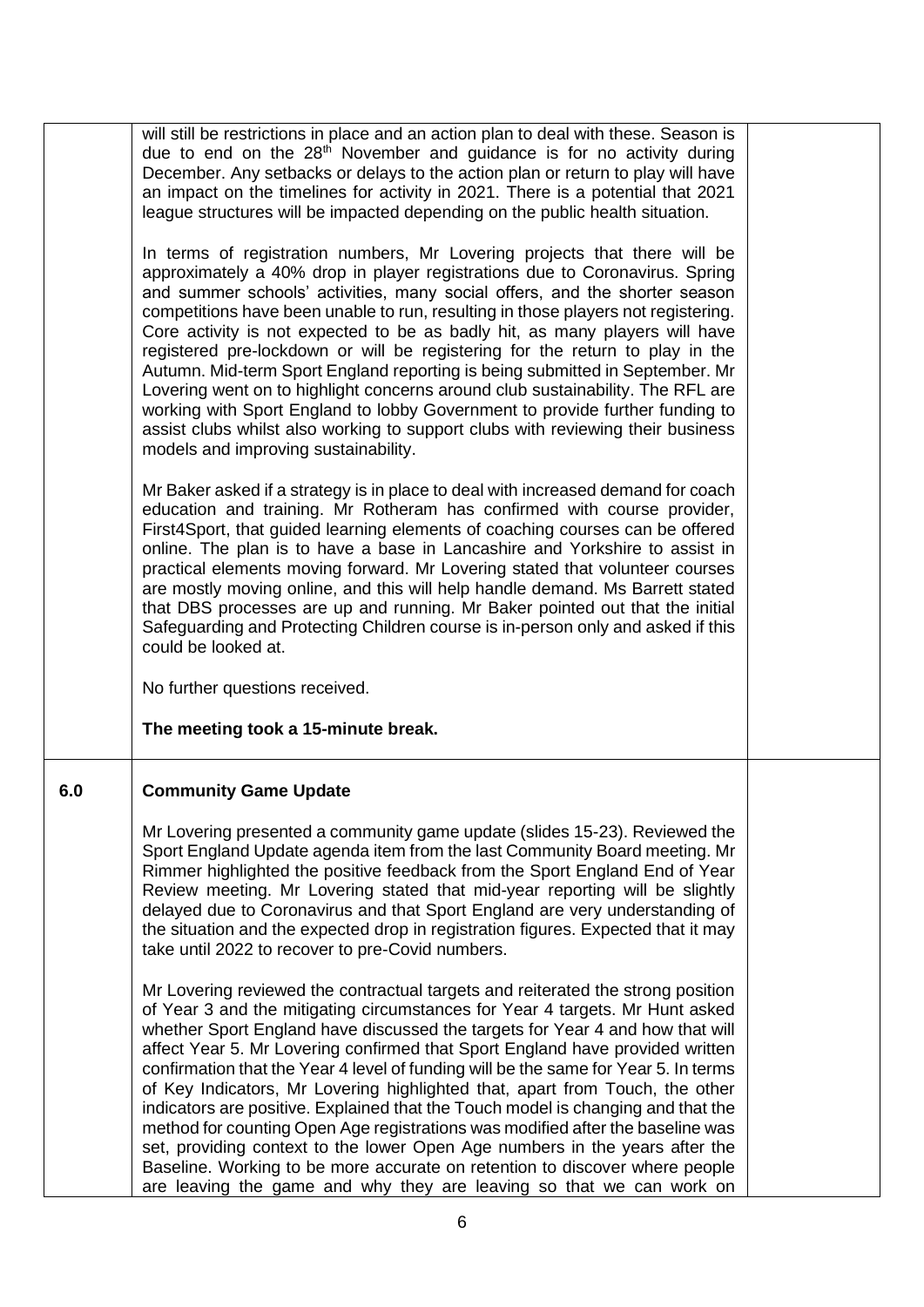|     | improving that.                                                                                                                                                                                                                                                                                                                                                                                                                                                                                                                                                                                                                                                                                                                                                                       |    |
|-----|---------------------------------------------------------------------------------------------------------------------------------------------------------------------------------------------------------------------------------------------------------------------------------------------------------------------------------------------------------------------------------------------------------------------------------------------------------------------------------------------------------------------------------------------------------------------------------------------------------------------------------------------------------------------------------------------------------------------------------------------------------------------------------------|----|
|     | Mr Lovering referred to a question from Mr Hunt last meeting, around women's<br>registration numbers masking a drop in men's, and confirmed that online<br>registrations show that the majority of competitions have seen an increase in<br>registrations in the last year.                                                                                                                                                                                                                                                                                                                                                                                                                                                                                                           |    |
|     | Mr Lovering discussed the new RFL Community Game Strategy, the process<br>behind it, and the fact that it links in with the new Sport England strategy that is<br>due in March 2021 (slides 21-23). Mr Rotheram provided an update on the<br>progress of the Inclusion & Diversity Action Plan and confirmed that it has been<br>submitted to the RFL Board. Highlighted the process of re-purposing a couple<br>of roles within the Talent team to focus on talent inclusion. Mr Lovering<br>highlighted the increased focus on improving diversity and supporting<br>underrepresented groups and there are likely to be roles targeting these areas.<br>Mr Lovering stated the intent to bring the draft Community Strategy to the next<br>Community Board meeting on December 9th. |    |
| 7.0 | <b>World Cup Update</b>                                                                                                                                                                                                                                                                                                                                                                                                                                                                                                                                                                                                                                                                                                                                                               |    |
|     | Ms Power introduced and outlined the overview of the current timeline for the<br>World Cup (slide 25). Ms Power went on to provide an overview of the Legacy<br>programme (slides 26-38). Outlined the initiatives on slide 26. The Created By<br>programme is tracking ahead of their 'matching pound for pound' target (slide<br>27). Went on to outline the Mental Fitness programme (Slides 28-29) aimed at<br>participants within host cities along with volunteers and competing participants<br>come tournament time.                                                                                                                                                                                                                                                          |    |
|     | Mr Hunt asked about contingency planning for time lost due to lockdown. Ms<br>Power stated that there are several contingency plans in place to mitigate for<br>delays due to the pandemic. One of these is extending the timescale for the<br>delivery of programmes due to end before the tournament begins to now end in<br>March 2022. There is capacity to bring on board extra trainers to ensure that all<br>areas receive the planned Mental Fitness training sessions.                                                                                                                                                                                                                                                                                                       |    |
|     | Ms Power continued discussing the Legacy programmes, outlining the<br>partnership with Mental Health UK and Rugby League Cares on Your Resilience<br>programme (slide 30). Ms Power went on to outline the programmes and<br>partnerships in slides (31-38). When discussing the Power Squad volunteers<br>(slide 36), Ms Power highlighted that 85% of volunteer applications they have<br>received are from people who do not currently volunteer in the sport. Of these,<br>a significant number have expressed an interest in volunteering in the<br>Community Game and the World Cup team are looking at ways to help facilitate<br>this transition as part of the Retention project.                                                                                            |    |
|     | Sqn Ldr Clayton MBE requested, via email, an update on the Armed Forces<br>World Cup following the cancellation of the Festival of World Cups. Ms Power<br>stated that the organisation of this tournament is now in the hands of the IRL<br>due to the World Cup team being scheduled to disband in March 2022. Mr<br>Rimmer provided an update that the IRL have discussed the tournament and<br>have set an agenda item to discuss plans further at a meeting in October.                                                                                                                                                                                                                                                                                                          | KB |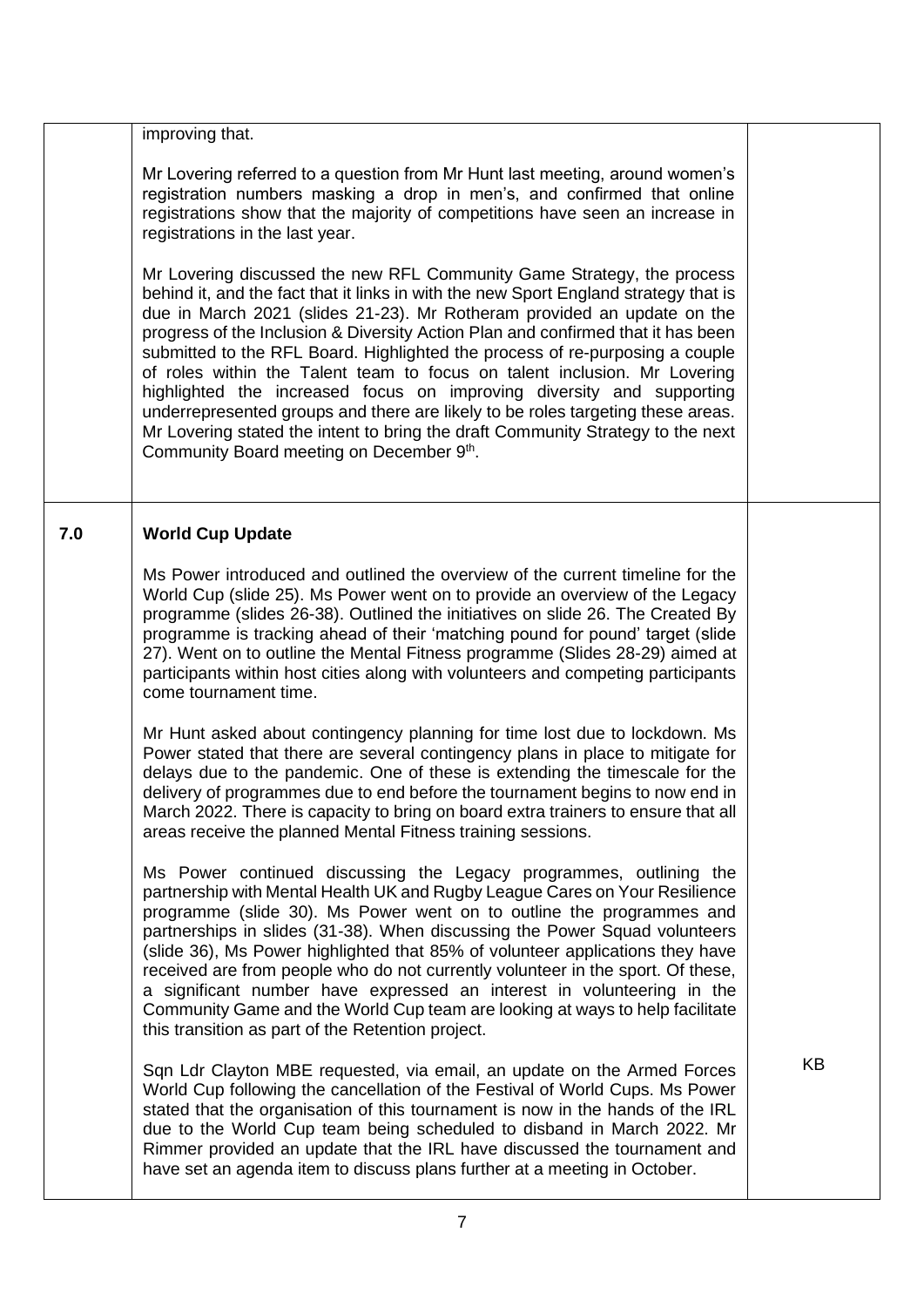|     | Mr Ashton requested to be put in touch with the Education lead at the World<br>Cup team. Ms Power is happy to do so.                                                                                                                                                                                                                                                                                                                                                                                                                                                                                                                                                                                                                                                                                 | <b>TP</b>  |
|-----|------------------------------------------------------------------------------------------------------------------------------------------------------------------------------------------------------------------------------------------------------------------------------------------------------------------------------------------------------------------------------------------------------------------------------------------------------------------------------------------------------------------------------------------------------------------------------------------------------------------------------------------------------------------------------------------------------------------------------------------------------------------------------------------------------|------------|
|     | Mr Hunt asked what contingency plans are in place given the current pandemic<br>situation and the impact this may have on the World Cup. Ms Power stated that<br>this has been reviewed and different options have been explored, including<br>postponement, a socially distanced or behind closed doors tournament. The<br>team is in regular dialogue with DCMS and has full Government backing to go<br>ahead with on sale dates, with tickets holding a 100% money back guarantee.<br>Difficult to put a date on when a decision will be made regarding any<br>postponement as the focus is currently on getting through the autumn and<br>winter periods and seeing how things are from a public health perspective<br>heading into the spring.<br>No further questions received.               |            |
| 8.0 | <b>OurLeague Life</b>                                                                                                                                                                                                                                                                                                                                                                                                                                                                                                                                                                                                                                                                                                                                                                                |            |
|     | Ms Gray began by recapping the OurLeague Life project. The ambition of the<br>project was born out of a proposal to link the work of the RFL and Foundations<br>together in the areas of social mobility and skills gap in the north. The project<br>promotes the possibility of a centre for social mobility around Rugby League<br>that is co-located on the Etihad Campus that is for people from Manchester and<br>the surrounding area to help upskill themselves. These conversations have<br>gained significant momentum with Manchester City Council who feel that the<br>project fills a gap on the Etihad Campus that no other partners currently offer.                                                                                                                                   | <b>ALL</b> |
|     | Ms Gray went on to outline the ambitions for the courses that would be on offer.<br>These are currently being developed in conjunction with Education experts and<br>would include apprenticeships, digital skills through sport, alternative provision,<br>and return to work/education courses. The education links in with the core work<br>of Foundations in the Rugby League community. Ms Gray introduced some<br>mock-ups (subject to change) of what the OurLeague Life is envisaged to look<br>like on the Beswick Campus. Mr Rimmer emphasised how this legacy project is<br>very exciting growth opportunity for the sport and the RFL as an organisation.<br>The project ties-in with a longer-term strategy to grow and reshape as an<br>organisation whilst helping upskill the sport. |            |
|     | Mr Prior asked for an idea on timelines for the project. Ms Gray indicated 2022.<br>Ms Lindsay MBE followed up by asking if there would be a potential to bring in<br>a virtual element earlier, given the current pandemic situation and the effect it<br>is having on employment, in order to cement the project before the physical<br>building is ready. Mr Lovering responded that the curriculum is currently in the<br>process of being developed and the intention is to start introducing the branding<br>and concept to the public attention. Ms Lindsay MBE raised the possibility of<br>accessing return to work funding to aid in virtual provision in 2021.                                                                                                                            |            |
|     | Mr Moran asked about the projected capacity for the stadium and what kind of<br>activity is it expected to host. Mr Lovering outlined that it is likely to be a stand<br>of under 1000 as the aim is not to build another stadium on the Etihad Campus,<br>rather a educational institution that can utilise the facilities to maximise its<br>impact on the community. It is envisaged that the facilities would be used in<br>conjunction with the Community Game to host festivals, England Community                                                                                                                                                                                                                                                                                             |            |